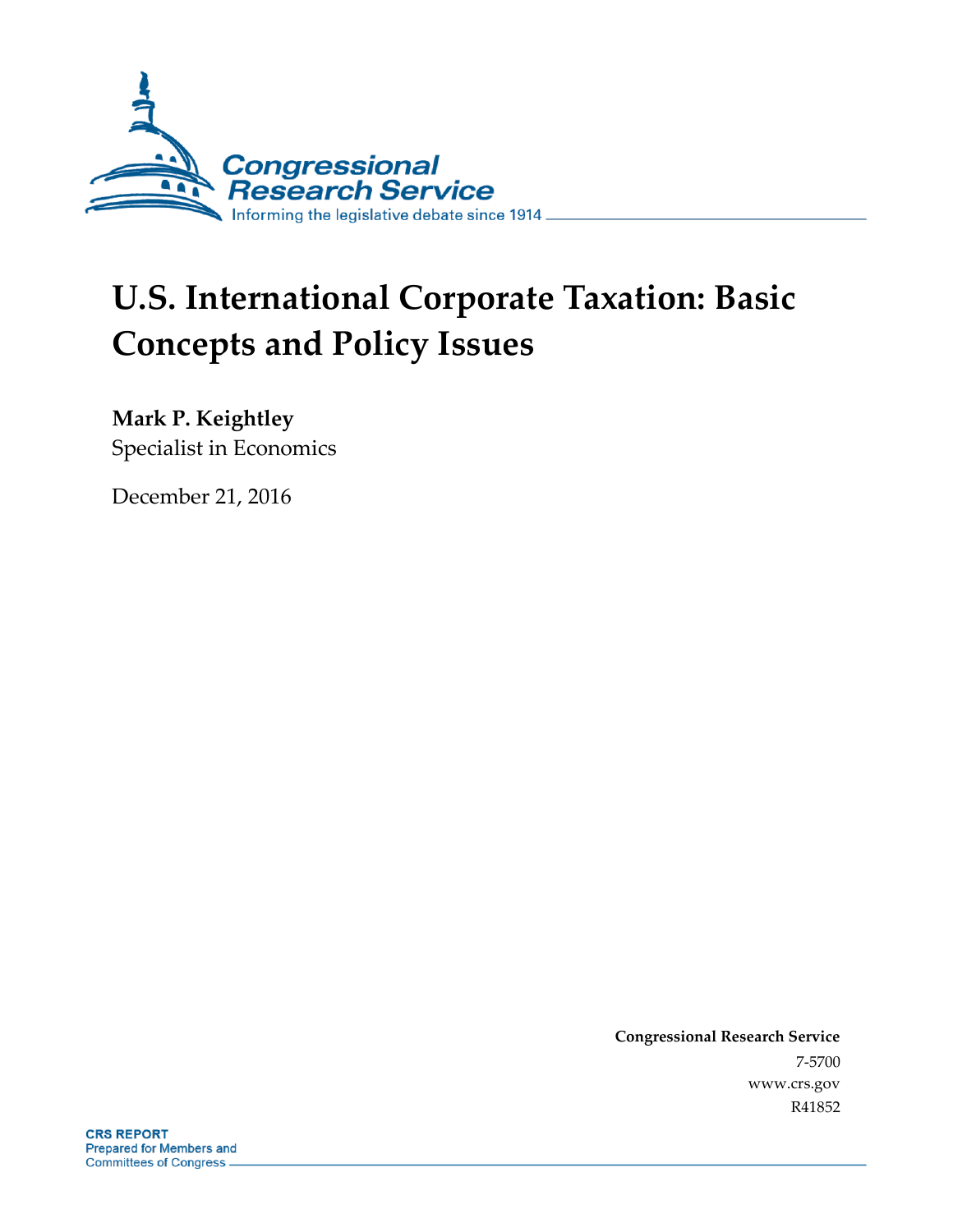# **Contents**

#### Contacts

|--|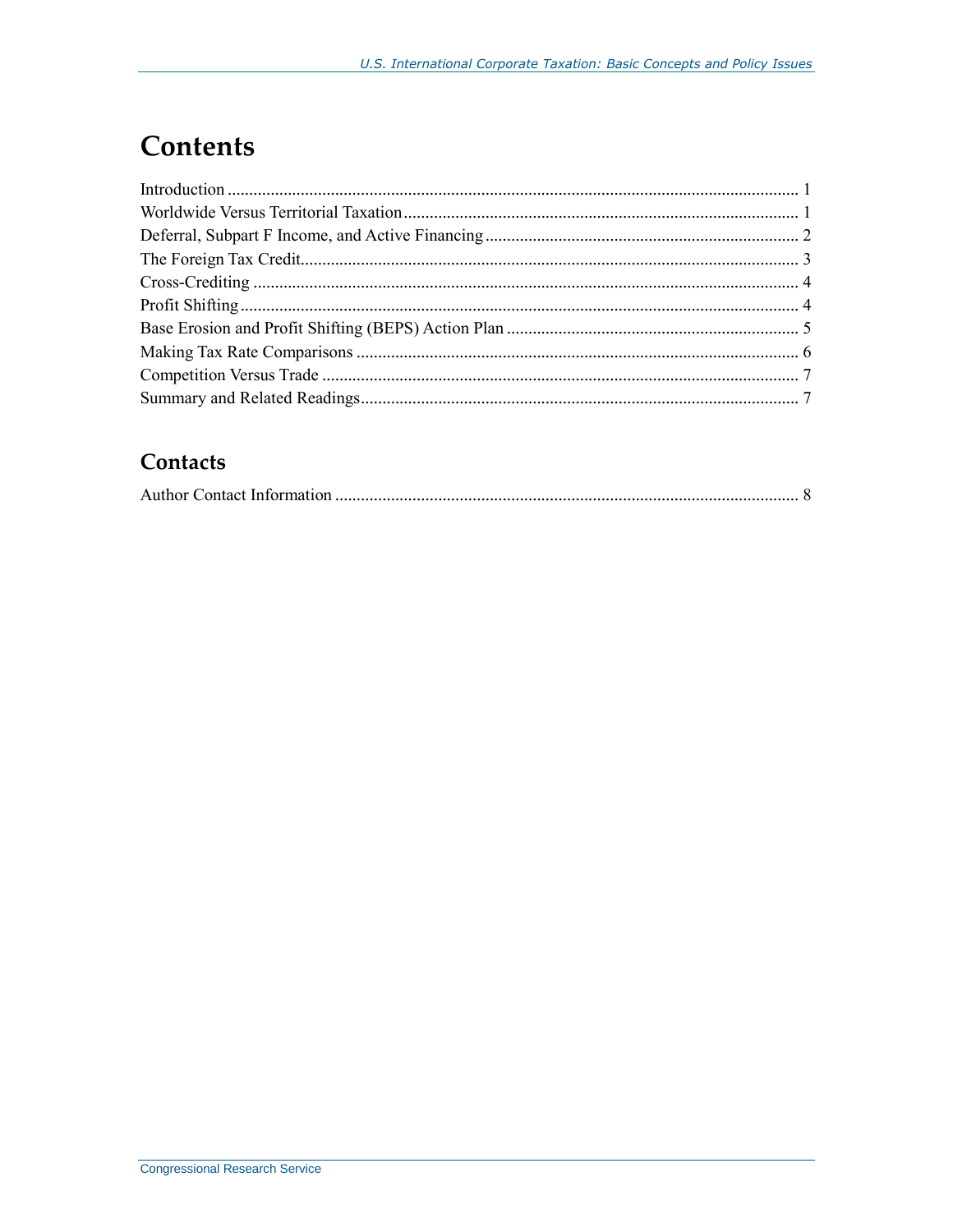# **Introduction**

Recent deficit reduction and tax reform plans have included broad proposals to reform the U.S. international corporate tax system. These proposals have raised concerns over how changing the way American multi-national corporations are taxed could impact the deficit and debt, domestic job markets, competitiveness, and the use of corporate tax havens, among other things. An informed debate about how to reform the system governing the taxation of U.S. multi-national corporations requires careful consideration of these issues, as well as a basic understanding of several features of the current system.

This report provides a general introduction to the basic concepts and issues relevant to the U.S. international corporate tax system. The explanations provided in this report emphasize the underlying concepts of the international tax system and are intended to be as simplified as possible. There are of course important and complex technical details that would need to be considered carefully if reform of the current system were to be implemented effectively and efficiently. These important technical details, however, are beyond the scope of this report. Where appropriate, references to other CRS products are provided within the report. A list of related CRS products and other suggested readings on international corporate taxation may also be found at the end of the report.

### **Worldwide Versus Territorial Taxation**

The United States generally taxes American corporations on their worldwide income.<sup>1</sup> This approach to taxation is referred to as a worldwide (or resident-based) tax system. The most commonly used alternative to the worldwide tax system is known as a territorial (or source-based) system. If the United States were to employ a territorial tax system, it would tax American corporations only on the income they earned within the physical borders of the United States.

In reality, no country has either a pure worldwide or a pure territorial tax system. In a pure worldwide tax system a country would allow domestic corporations to claim a full credit for foreign taxes paid, although no country allows this. In a pure territorial tax system a country would completely forgo taxing any of the income earned abroad by domestically based corporations; however, every country taxes some amount of corporate income earned abroad. Pure forms of either system would likely limit the ability to address abusive tax evasion practices and would result in other countries changing their tax systems for their own benefit.<sup>2</sup> Thus, in practice the distinction between having a "worldwide" or "territorial" tax system is generally one of degree.

Still, the pure-form systems each have an important property that serves as a point of departure in the international tax reform debate. A pure worldwide tax system exhibits what is known as "capital export neutrality," which states that taxes should be irrelevant to a corporation's decisions to invest at home or overseas (i.e., export capital). Wherever a corporation locates their investment (production facility, manufacturing plant, etc.), they face the same tax on the resulting income. In theory, this should lead corporations to allocate their capital to its most productive use in the *world* economy. In addition, global economic output (income) will be maximized if all

 $\overline{a}$ <sup>1</sup> The concepts discussed are described and analyzed in greater detail in CRS Report RL34115, *Reform of U.S. International Taxation: Alternatives*, by Jane G. Gravelle.

 $2$  There is an important legal distinction between tax avoidance and tax evasion. Tax avoidance refers to the use of all legal tax practices to lower ones tax liability. Tax evasion refers to illegal tax practices to lower ones tax liability.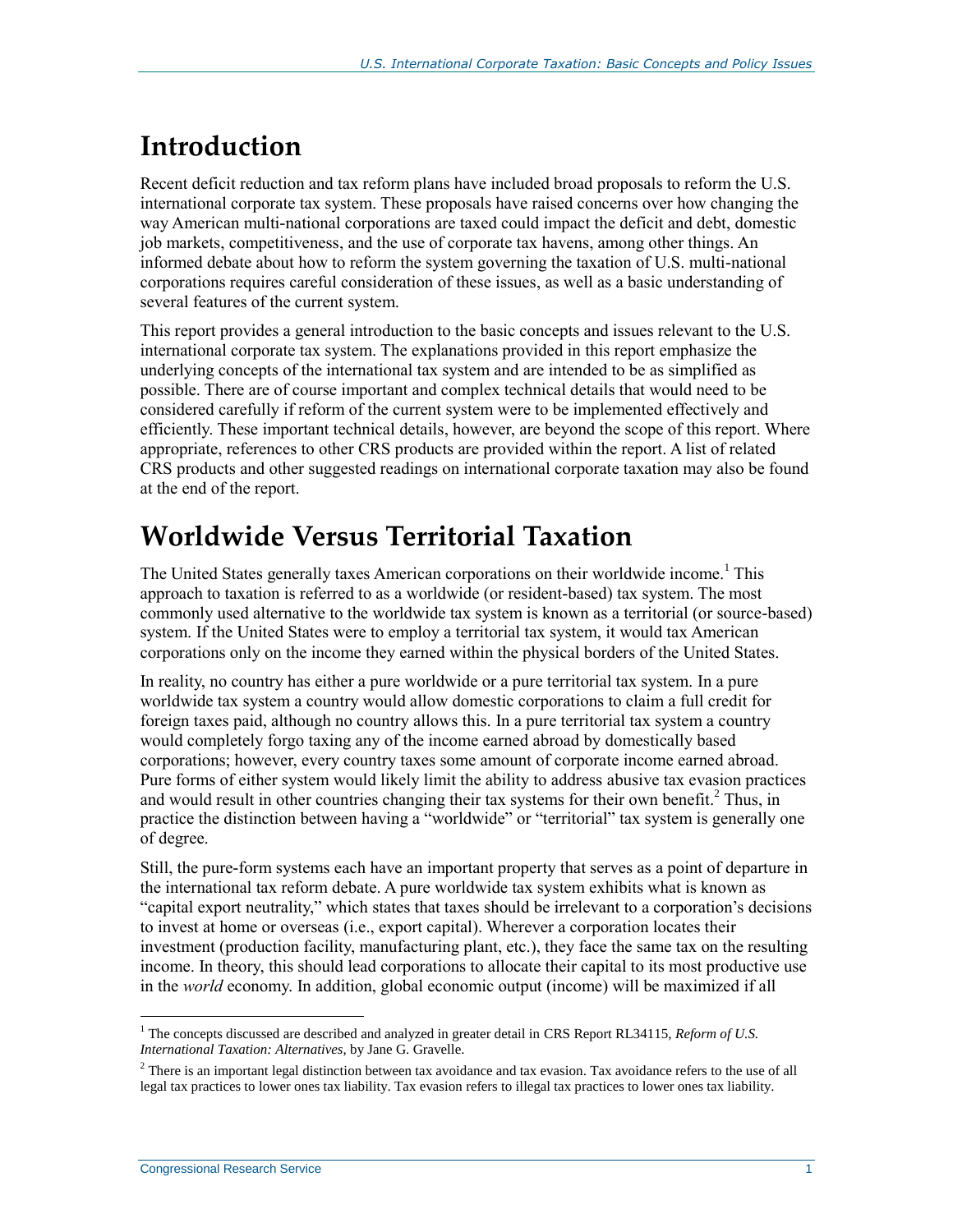other countries use a worldwide system since foreign corporations will similarly allocate their capital to its most productive use in the world economy.

A pure territorial system exhibits what is known as "competitive neutrality," also known as "capital import neutrality." With a pure territorial system, corporations making overseas investments face the same tax rates as foreign competitors in foreign markets. This, in theory, should remove any tax-based competitive disadvantage of corporations in foreign markets. For example, consider an American car maker and a Japanese car maker, both with production facilities in Japan. With a territorial system, the two car makers would both pay the same in total taxes on the income earned in Japan. The American and Japanese car makers would be competitively neutral with respect to taxes as a result. This system is not neutral in an economic sense, however, because it causes more investment in low-tax countries than would occur without taxes.

A third concept of "neutrality" that is often referenced in the worldwide versus territorial debate is known as "national neutrality." National neutrality corresponds to a worldwide tax system with a deduction for foreign taxes paid instead of a full tax credit. Allowing a deduction instead of a credit decreases the after-tax return to investing abroad relative to investing at home and results in more domestic investment and corporate income than with a pure worldwide system. Additionally, a deduction is less costly to the government than a credit, so government tax revenues are higher. As a result, total national income is maximized assuming foreign countries do not change their tax rules in response.

#### **Deferral, Subpart F Income, and Active Financing**

While the United States has a worldwide-based tax system, current law allows American corporations with foreign subsidiaries to defer paying taxes on income earned abroad until that income is repatriated (returned) to the United States.<sup>3</sup> This represents a benefit to American corporations, which, all else equal, prefer to pay taxes later rather than sooner. In the extreme, deferral could allow an American corporation to completely avoid U.S. taxation if they never repatriate their overseas income. The income earned by foreign branches of American corporations, however, is not deferrable.<sup>4</sup>

A particular type of income which does not qualify for deferral is "subpart F income." Named for the location in the Internal Revenue Code where its tax treatment is defined, subpart F income generally includes passive types of income such as interest, dividends, annuities, rents, and royalties.<sup>5</sup> The highly fungible nature of subpart F income is such that corporations can use overseas subsidiaries to transfer taxable income from high-tax countries to low-tax countries with the ultimate goal of reducing their U.S. income tax liability. To prevent this, corporations must pay taxes on subpart F income in the year it is generated, regardless of whether it is actually repatriated to the United States.<sup>6</sup>

<sup>&</sup>lt;sup>3</sup> Repatriation is technically accomplished via a dividend payment from a foreign subsidiary to its American parent corporation.

<sup>&</sup>lt;sup>4</sup> A foreign subsidiary is a legal entity separate from its parent company, while a foreign branch is an extension of a domestic company.

 $<sup>5</sup>$  Specifically, the tax treatment of subpart F income may be found in Sections 951 to 956 of the IRC.</sup>

<sup>6</sup> A rule called "check-the-box" has undermined subpart F provisions by allowing foreign subsidiaries to make transactions between themselves, such as loans and royalty payments, which are not recognized as taxable transactions by law. With check-the-box a corporation can set up a foreign subsidiary that owns another a foreign subsidiary. The company then "checks a box" on an IRS form choosing to have the lower level subsidiary treated as a disregarded (continued...)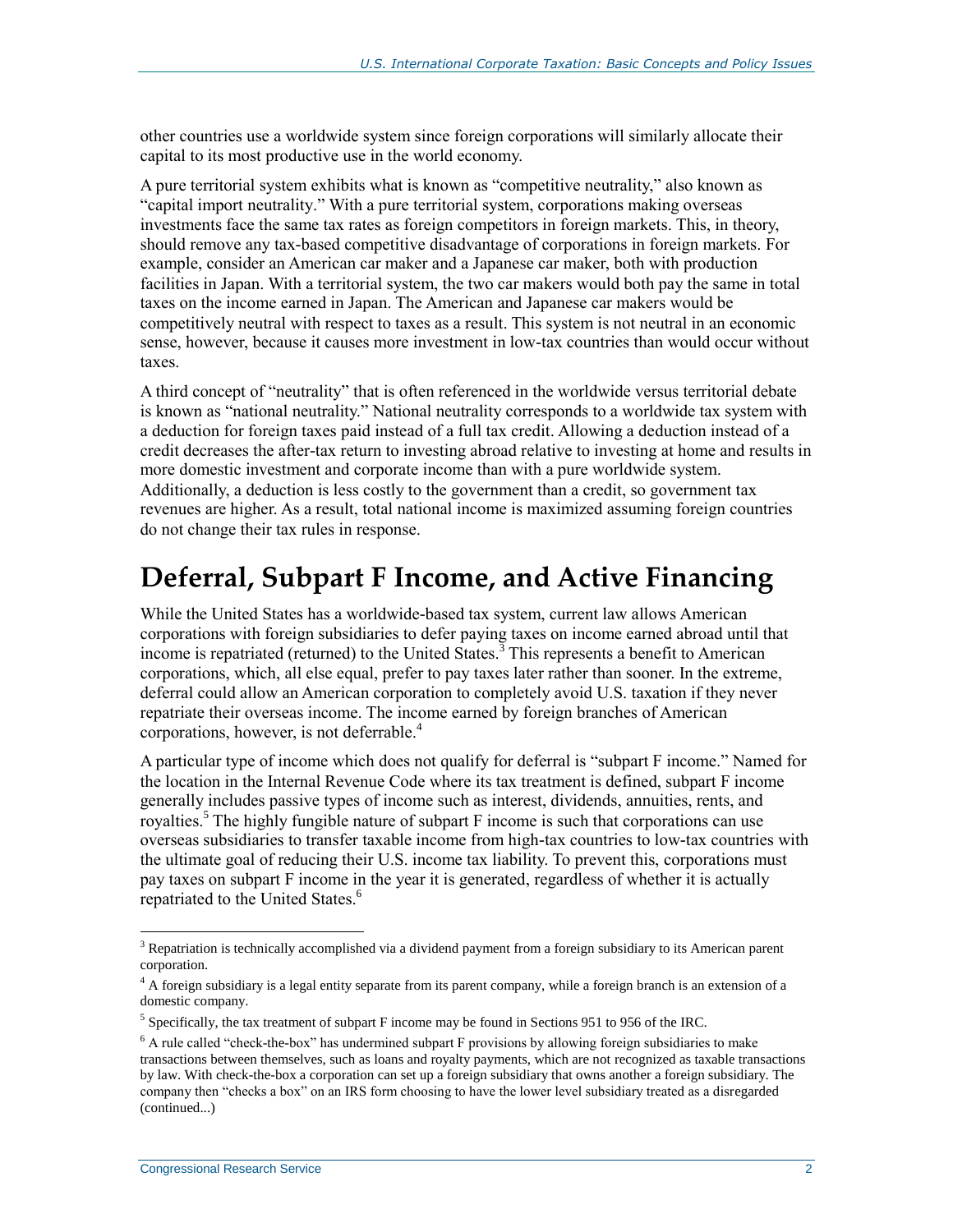An important exception to the subpart F income tax rules exists for "active financing income." The active financing exception relates to the income earned by American corporations that operate banking, financing, and insurance lines of business abroad. Although some of the income derived from these lines of business (e.g., interest, dividends, and annuities) could be labeled as passive, they are excepted from subpart F if the income was generated as a result of active business operations. On the one hand, there is the argument that there are real economic rationale for keeping this income abroad and that transactions involving active financing income are not necessarily for tax avoidance purposes. On the other hand, it could be argued that passive income is passive income, regardless of the underlying line of business. Nonetheless, active financing income qualifies for deferral and is only taxed when it is repatriated to the United States.

# **The Foreign Tax Credit**

When American corporations repatriate income from subsidiaries operating abroad, that income may have already been taxed by a foreign country. If it has, corporations are generally allowed to claim a dollar-for-dollar tax credit (up to a limit) for foreign taxes paid. The credit, formally known as the foreign tax credit, is intended to alleviate the double taxation of corporate income.<sup>7</sup> The credit is generally limited to the amount of taxes a corporation would pay in the credit's absence, which is effectively just the U.S. corporate tax rate multiplied by the amount of income earned abroad. In other words, an American corporation may claim the foreign tax credit up to the point that the credit reduces its U.S. tax on foreign-earned income to zero, but no further. Additionally, a separate credit must be calculated for two types of income "baskets"—passive and non-passive income.

As long as the U.S. corporate tax rate is higher than the foreign county's rate, the foreign tax credit should—in principle—result in the corporation owing the same amount in total taxes (U.S. plus foreign) as it would if it earned the income in the Unites States. When the foreign tax rate is higher than the U.S. tax rate, a corporation will end up paying total world taxes (U.S. plus foreign) at the higher foreign rate. Additionally, in such a circumstance the corporation could end up with "excess" foreign credits because of the limits that restrict the credit from reducing U.S. taxes owed below zero.

An example may help in understanding the mechanics of the foreign tax credit. Consider an American corporation that pays taxes in the United States at the top corporate rate of 35%, and that has a subsidiary located in a country with a 25% tax rate. If the corporation earned \$100 of income abroad, it would pay \$25 in foreign taxes. When the corporation repatriates this income it would initially owe \$35 in U.S. taxes. Before actually paying this tax, however, the corporation could claim a foreign tax credit of \$25, reducing its U.S. tax liability from \$35 to \$10. Notice that this corporation pays a total of \$35 in taxes worldwide, corresponding to a 35% world tax rate on foreign earned income.

The example above assumes that the foreign tax rate is lower than the U.S. tax rate, which need not be the case. Consider the case where the foreign tax rate is 45% instead of 25%. The corporation would pay \$45 in foreign taxes on the \$100 of income earned abroad. When the corporation repatriates this income it would still initially owe the United States \$35 in taxes. This

<sup>(...</sup>continued)

<sup>(</sup>fiscally transparent) company for tax purposes. Transactions between the two subsidiaries are then treated as if they are occurring within the same company, avoiding the subpart F anti-deferral rules.

 $7$  Sections 901 to 909 of the IRC define the foreign tax credit rules.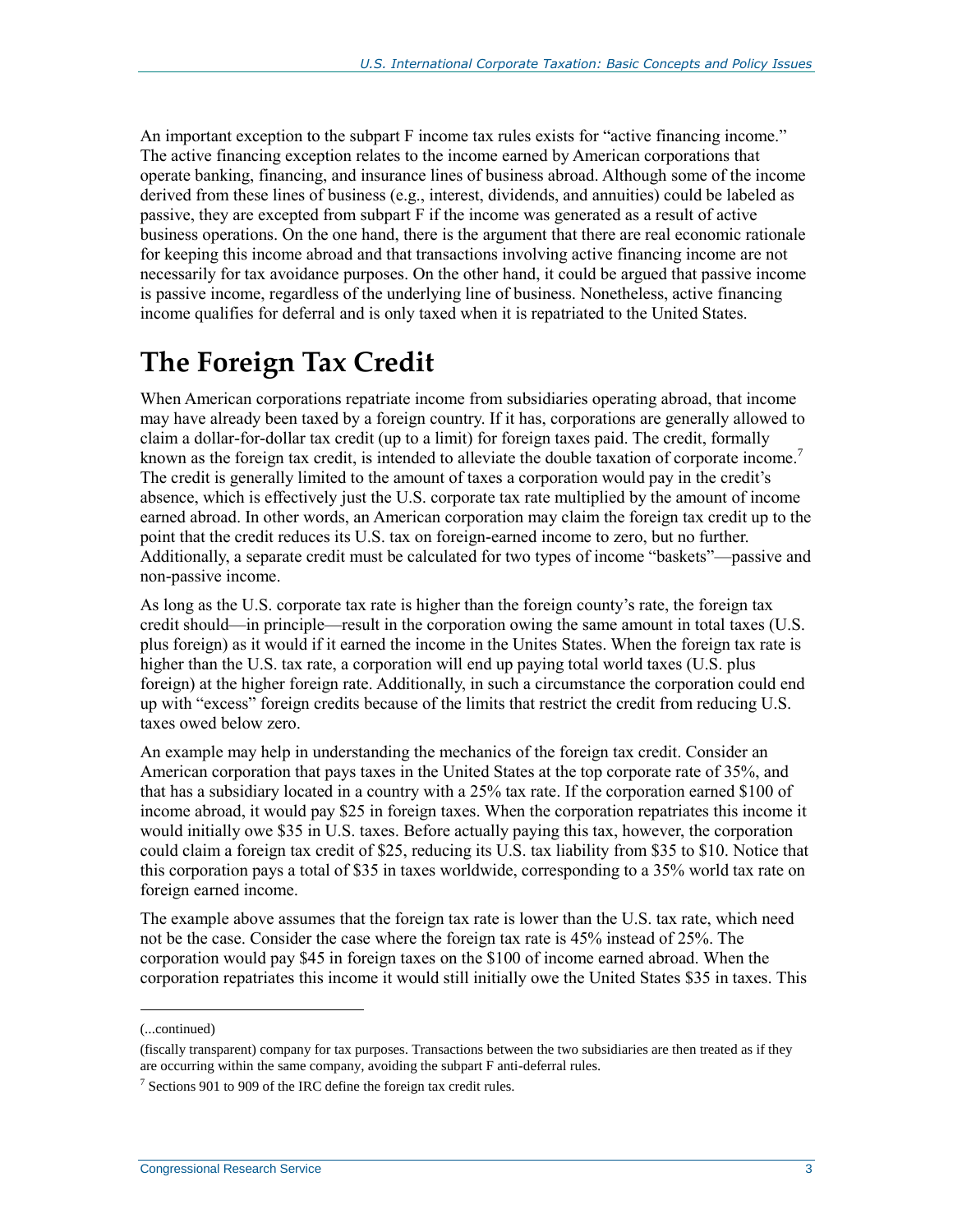time, however, the corporation's available \$45 in foreign tax credits exceeds its U.S. taxes owed. As a result, the corporation could use its \$45 in foreign tax credit to reduce its \$35 U.S. tax liability to zero, leaving it with \$10 in "excess" credits. Notice that this corporation pays a total of \$45 in taxes worldwide, corresponding to a 45% world tax rate on foreign earned income. The next section discusses how firms can use excess credits from one country to offset earnings from another country.

# **Cross-Crediting**

Cross-crediting refers to American corporations applying excess foreign tax credits generated in a high-tax country to U.S. tax owed on income generated in a low-tax country. This is possible because deferral allows corporations to selectively decide when to repatriate income and therefore when to use excess credits. By choosing to repatriate income from low-tax countries when excess foreign tax credits exist, corporations can lower the amount of U.S. tax they would otherwise have to pay. In essence, this practice allows corporations to use tax credits related to one source of income (from high-tax countries) to offset taxes on unrelated income (from low-tax countries). This could be argued to go against the relief of double taxation objective of the foreign tax credit. Corporations, however, are not allowed to use excess credits associated with passive income to offset taxes on active income, or vice versa.

To understand the basic mechanics of cross-crediting, consider another example. Suppose an American corporation has two foreign subsidiaries, each earning \$100. One subsidiary is located in a low-tax country and pays \$10 in foreign taxes (10% tax rate), and the other is located in a high-tax country and pays \$45 in foreign taxes (45% tax rate). When the corporation repatriates the foreign-earned income of its subsidiaries it will initially owe \$35 in U.S. taxes for each one (35% tax rate). The corporation can apply the high-tax country subsidiary's \$45 foreign tax credit to that subsidiary's \$35 U.S. tax liability, leaving it with \$10 in excess credits. The corporation can then apply the low-tax country subsidiary's \$10 foreign tax credit to that subsidiary's \$35

U.S. tax liability, leaving it with \$25 in U.S. taxes still due. Finally, the corporation can cross-credit the \$10 in excess credits from the high-tax subsidiary and reduce the low-tax subsidiary's final U.S. tax liability from \$25 to \$15. The result is the corporation pays less in U.S. taxes than if cross-crediting were prohibited.

# **Profit Shifting**

Profit shifting generally refers to corporations artificially moving taxable income from high-tax countries to low-tax countries as part of a tax reduction strategy. A popular method used to accomplish this is debt shifting. By financing operations in high-tax countries with debt and financing operations in low-tax countries with equity (e.g., stock), corporations are able to deduct

|                             | Low-Tax<br><b>Subsidiary</b> | High-Tax<br><b>Subsidiary</b> |
|-----------------------------|------------------------------|-------------------------------|
| Earnings:                   | \$100                        | \$100                         |
| Foreign<br>taxes paid:      | \$10                         | \$45                          |
| U.S. taxes<br>owed:         | \$35                         | \$35                          |
| U.S. taxes<br>after credit: | \$25                         | $-$10$                        |
| <b>U.S. taxes</b><br>paid:  | \$15                         |                               |

interest in countries where the deduction is most valuable and have income taxed in countries with the lowest rates. At the same time, the overall capital structure of the corporation (its mix of debt and equity) may remain the same, indicating the financing strategy was tax motivated. Debt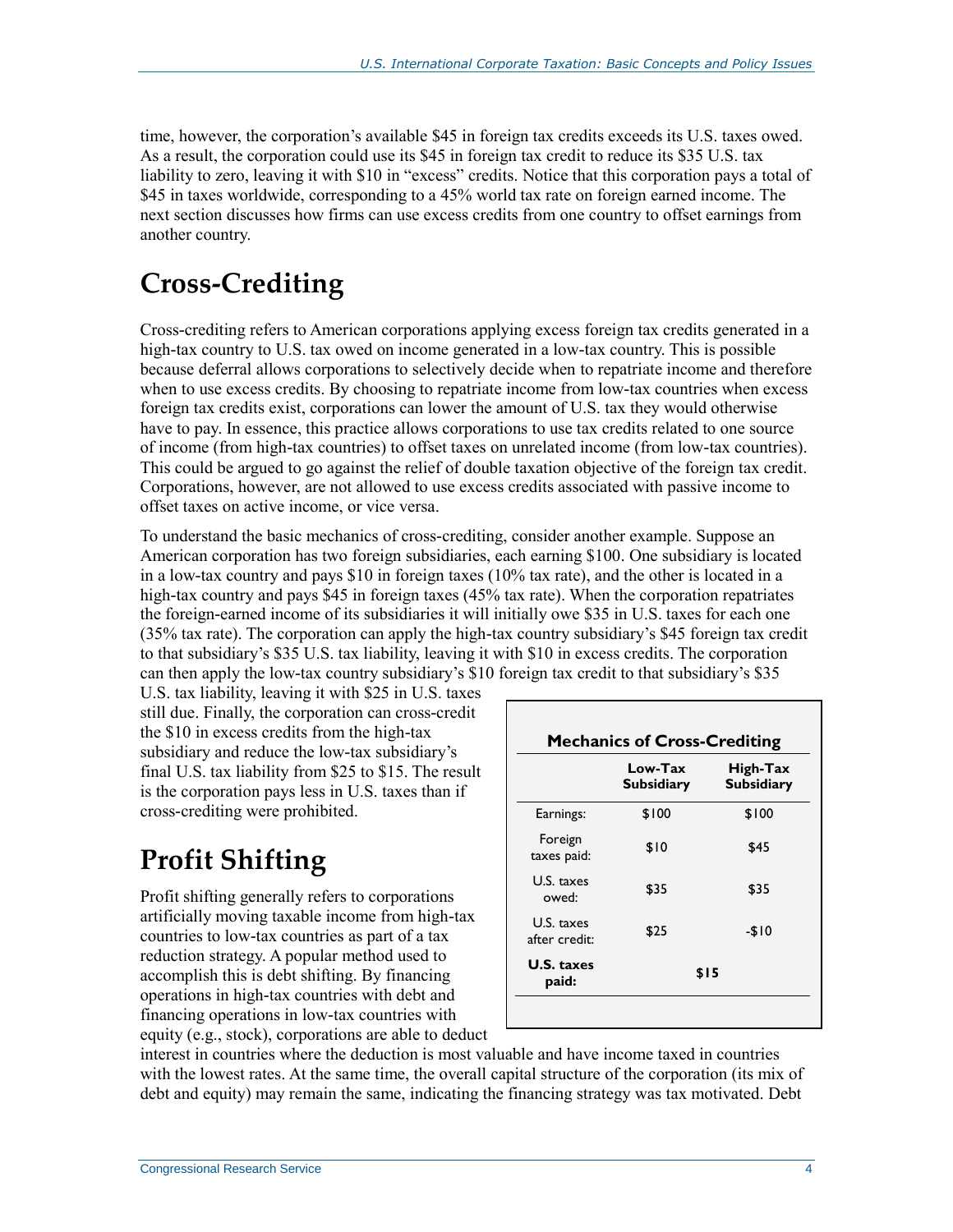shifting can also involve the use of intercompany loans made between different parts of the company located in high-tax and low-tax countries. The ultimate goal is to claim interest deductions in high-tax countries and pay income in low-tax countries.<sup>8</sup> What are known as "thin" capitalization rules have been enacted in the United States and abroad to limit this strategy, but it continues to be utilized.

Another popular method used to shift profits involves intracompany transfers of intangible assets and intellectual property such as patents, copyrights, trademarks, trade secrets, etc. For example, an American corporation may form a subsidiary in a low-tax country and then sell the rights to use an intangible asset to it. A subsidiary of the same American corporation, but located in a hightax jurisdiction, may then lease the right to use the intangible asset from the low-tax subsidiary. In exchange, the high-tax subsidiary would pay the low-tax subsidiary a royalty payment, perhaps at a markup. The royalty payment would reduce the taxable income of the high-tax subsidiary and simultaneously shift profits to the low-tax subsidiary.

A third strategy favored by corporations to shift profits involves charging prices that do not reflect market, or "arm's length," prices for goods transferred between subsidiaries. For example, a subsidiary in a low-tax country could overcharge a subsidiary in a high-tax country for a particular product. This would allow the high-tax subsidiary to claim a higher than normal deduction for the payments to the low-tax subsidiary, while also allowing the low-tax subsidiary to realize the payments as income. The United States and other countries have established what are known as transfer pricing rules that are intended to insure that transactions between related subsidiaries occur at market prices. Difficulty arises, however, when no clear market price exists, for example, with something such as intangible property.

Often times multiple tax planning strategies, such as the ones described above, are used in conjunction to minimize taxes. Several layers of subsidiaries operating in multiple countries may also be involved. Additionally, instead of these transactions occurring just between subsidiaries, they may occur between the U.S. parent corporation and a foreign subsidiary. The explanations provided here are for simplicity, and it should be noted that analyzing and understanding the specific tax strategy used by a particular company can be extremely complex.<sup>9</sup>

## **Base Erosion and Profit Shifting (BEPS) Action Plan**

Growing concern at home and abroad over the methods used by multinational corporations—both U.S. and foreign—to avoid or delay paying taxes has led to calls for a coordinated effort to reduce profit shifting. As a result, the Organisation for Economic Co-operation and Development (OECD) initiated the development of an Action Plan on Base Erosion and Profit Shifting (BEPS) at the request of the G20 Finance Ministers.

The BEPS project developed 15 detailed actions governments can take to reduce tax avoidance by multinational corporations (as well as individuals) worldwide. Countries are now in the process of developing the framework to implement the action plan. Some of the actions require coordination and information sharing between governments, and potentially the amendment of existing tax treaties. As a result, the Action Plan relies heavily on the participation of all major economies. A number of G20 countries that are not part of the OECD (Argentina, Brazil, China, India,

<sup>8</sup> For a more detailed deduction of profit shifting and tax havens, see CRS Report R40623, *Tax Havens: International Tax Avoidance and Evasion*, by Jane G. Gravelle.

<sup>9</sup> For a specific example, see Edward D. Kleinbard, "Through a Latte Darkly: Starbuck's Stateless Income Planning," *Tax Notes*, June 24, 2013, pp. 1515-1535.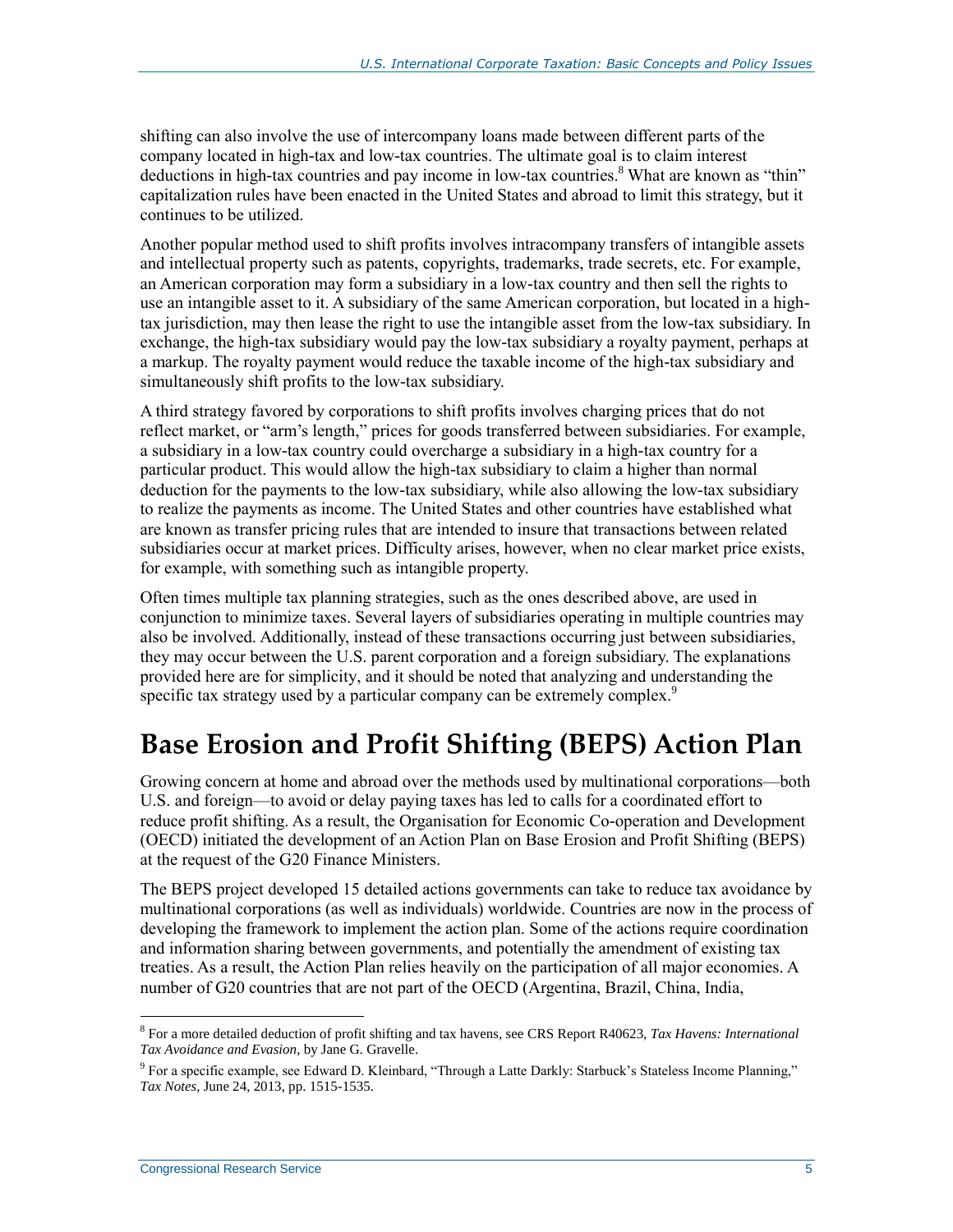Indonesia, Russia, Saudi Arabia, and South Africa) participated in the meetings that led to the eventual adoption of the Action Plan by all G20 finance ministers.

The OECD has been careful to stress that many of the strategies used by multinational corporations are likely legal. One reason corporations can move profits from high-tax to low-tax countries is the antiquated designs of international tax regimes. Current tax systems were not designed to handle highly mobile intellectual property and intangible assets. Patents, trademarks, and algorithms can be easily moved from one country to another with little or no change in real economic activity, taking with them the income they generate. Additionally, differences and lack of coordination between nations' tax systems can provide opportunities for companies to engage in tax minimization strategies. Lastly, there are various items in countries' tax codes and regulations that provide preferential tax treatment to certain income earned abroad, or that provide the opportunity for legal maneuvering. Some of these items were the result of intentional policy choices, others were not.

### **Making Tax Rate Comparisons**

One of the main focal points in the debate over corporate tax reform is whether the top U.S. federal corporate tax rate of  $35\%$  is too high relative to the rest of the world.<sup>10</sup> This often referenced rate is the top *statutory* federal tax rate, defined as the legally imposed rate on taxable income. In many countries, including the United States, non-federal governments (e.g., states) also levy a corporate income tax, which increases the total statutory rate corporations face. Regardless, because of a number of tax subsidies (deductions, credits, exemptions, etc.) in the corporate tax system, corporations' *effective* (or actual) tax rate is typically less than the statutory rate. The United States is not alone in having effective rates that differ from statutory rates. It is therefore more appropriate to look at total effective tax rates when comparing the United States to the rest of the world.<sup>1</sup>

It is also important to keep in mind that effective rates can vary substantially among U.S. corporations and across corporations in the same industry, complicating a general U.S. to rest-ofthe-world comparison. For example, some corporations rely more on debt financing, which is tax preferred to equity financing, reducing their effective tax rate. Some corporations and industries rely more on machines and facilities that can be depreciated ("written-off") more quickly than assets in other industries, which again leads to differing effective tax rates. Other corporations and industries have more extensive overseas operations, which affects their effective U.S. tax rate. In the end, an American corporation or an entire domestic industry could face a higher or lower (or the same) effective tax rate than a foreign competitor—there is no one single effective tax rate that applies to all American corporations.

Finally, when making comparisons between U.S. and worldwide tax rates it is important to indicate whether tax rates are simple (unweighted) averages or whether they are adjusted (weighted) to account for the size of the economies being compared. If the U.S. tax rate is compared to world tax rates that are not weighted, then a small economy, such as Iceland, can have the same effect on the average international rate as a large economy, such as Germany or Japan. It is therefore more appropriate to compare the U.S. tax rate to an weighted average of

<sup>10</sup> For information on comparing corporate tax rates across countries, see CRS Report R41743, *International Corporate Tax Rate Comparisons and Policy Implications*, by Jane G. Gravelle.

 $11$  Technically, the "marginal effective tax rate" is the appropriate measure to look at. The marginal rate is the effective tax on a prospective investment. For more information see, CRS Report R41743, *International Corporate Tax Rate Comparisons and Policy Implications*, by Jane G. Gravelle.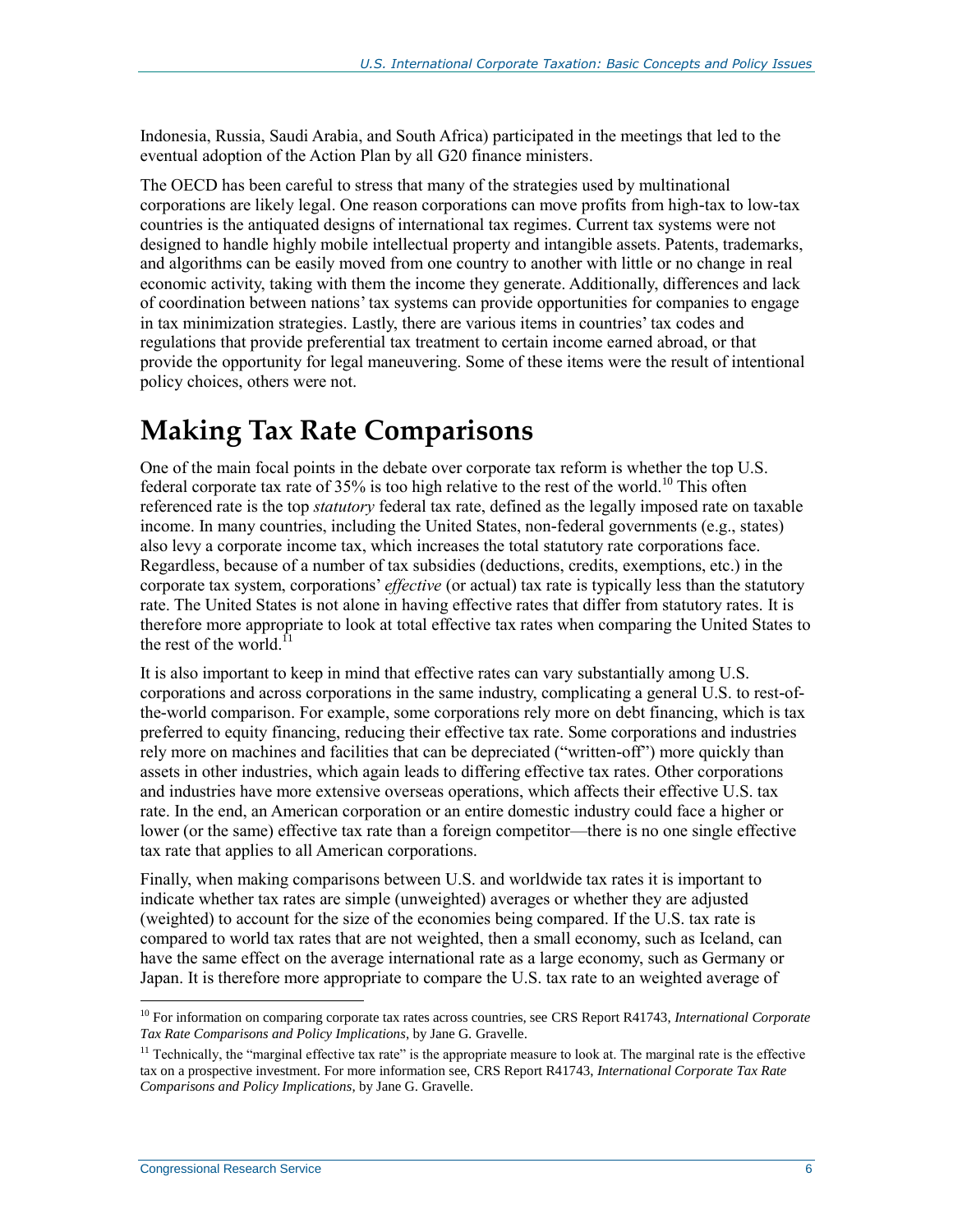international tax rates. Typically, each country's tax rate is weighted by its gross domestic product (GDP) when computing the average.

### **Competition Versus Trade**

A common argument that is made for lowering corporate tax rates or moving to a territorial tax system is that doing so will allow the United States to remain competitive in the global economy. It is important, however, to distinguish between competition and trade. American companies compete against each other and foreign counterparts for customers, market share, investors, and the like. If one company does better, it is at the expense of the others in the industry. Thus, competition implies a contest, with winners and losers. In contrast, countries do not compete against each other, they trade with each other. When countries specialize in what they have a comparative advantage at producing and trade for what they have a comparative disadvantage at producing they are able to produce more together than in isolation. Greater production leads to more product variety, lower consumer prices, and greater average incomes.<sup>12</sup>

Although economists generally believe that trade leads to greater overall income, it is also recognized that particular groups may be hurt in the short term as the economy shifts its specialization focus. There are a range of policy options available to Congress to assist those displaced by trade, including subsidies to assist affected industries, unemployment insurance, and retraining programs, among others. The relevant issue when contemplating potential policy options is how to effectively target assistance to those hurt by trade while not preventing the recognition of the widespread benefits of trade.

#### **Summary and Related Readings**

This report has provided an introduction to the U.S. international tax system. Understanding this basic foundation should help policymakers better understand and begin to evaluate many of the nuanced international tax issues. Going forward, questions to consider may include the following: Does the system need to be reformed in order for U.S. corporations to remain competitive? How far can the United States lower rates without negatively impacting the deficit? Are there any unintended consequences policymakers should be aware of when debating corporate tax reform?

Lastly, below is a list of other resources on the U.S. international tax system:

- CRS Report RL34115, *Reform of U.S. International Taxation: Alternatives*, by Jane G. Gravelle
- CRS Report R44013, *[Corporate Tax Base Erosion and Profit Shifting \(BEPS\):](http://www.crs.gov/Reports/R44013)  [An Examination of the Data](http://www.crs.gov/Reports/R44013)*, by Mark P. Keightley and Jeffrey M. Stupak
- CRS Report R40623, *Tax Havens: International Tax Avoidance and Evasion*, by Jane G. Gravelle
- CRS Report R41743, *[International Corporate Tax Rate Comparisons and Policy](http://www.crs.gov/Reports/R41743)  [Implications](http://www.crs.gov/Reports/R41743)*, by Jane G. Gravelle
- CRS Report R40178, *Tax Cuts on Repatriation Earnings as Economic Stimulus: An Economic Analysis*, by Donald J. Marples and Jane G. Gravelle

<sup>&</sup>lt;sup>12</sup> British economist David Ricardo first formalized the idea of comparative advantage in his 1817 book titled *On the Principles of Political Economy and Taxation*.